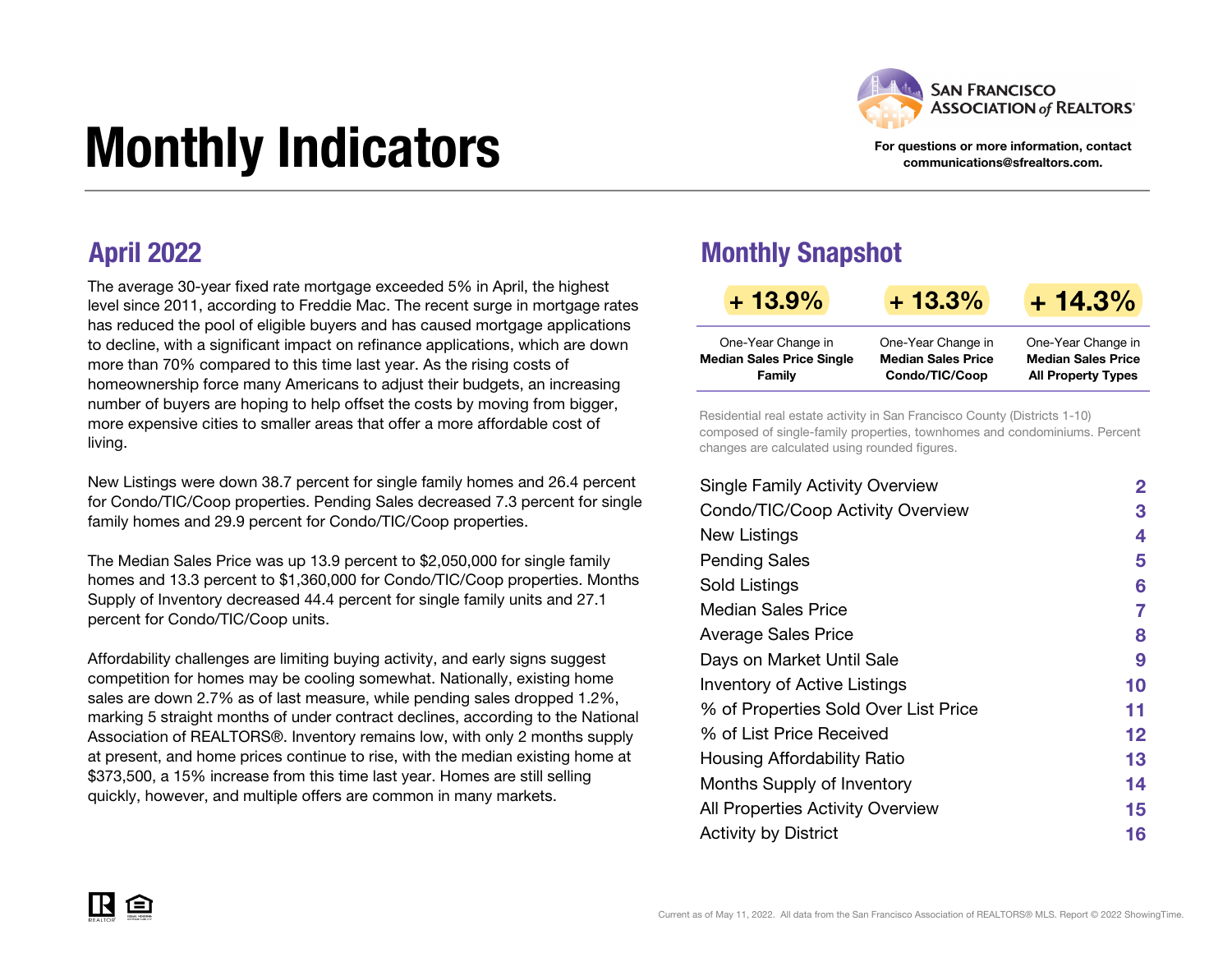# Single Family Activity Overview

Key metrics by report month and for year-to-date (YTD) starting from the first of the year.



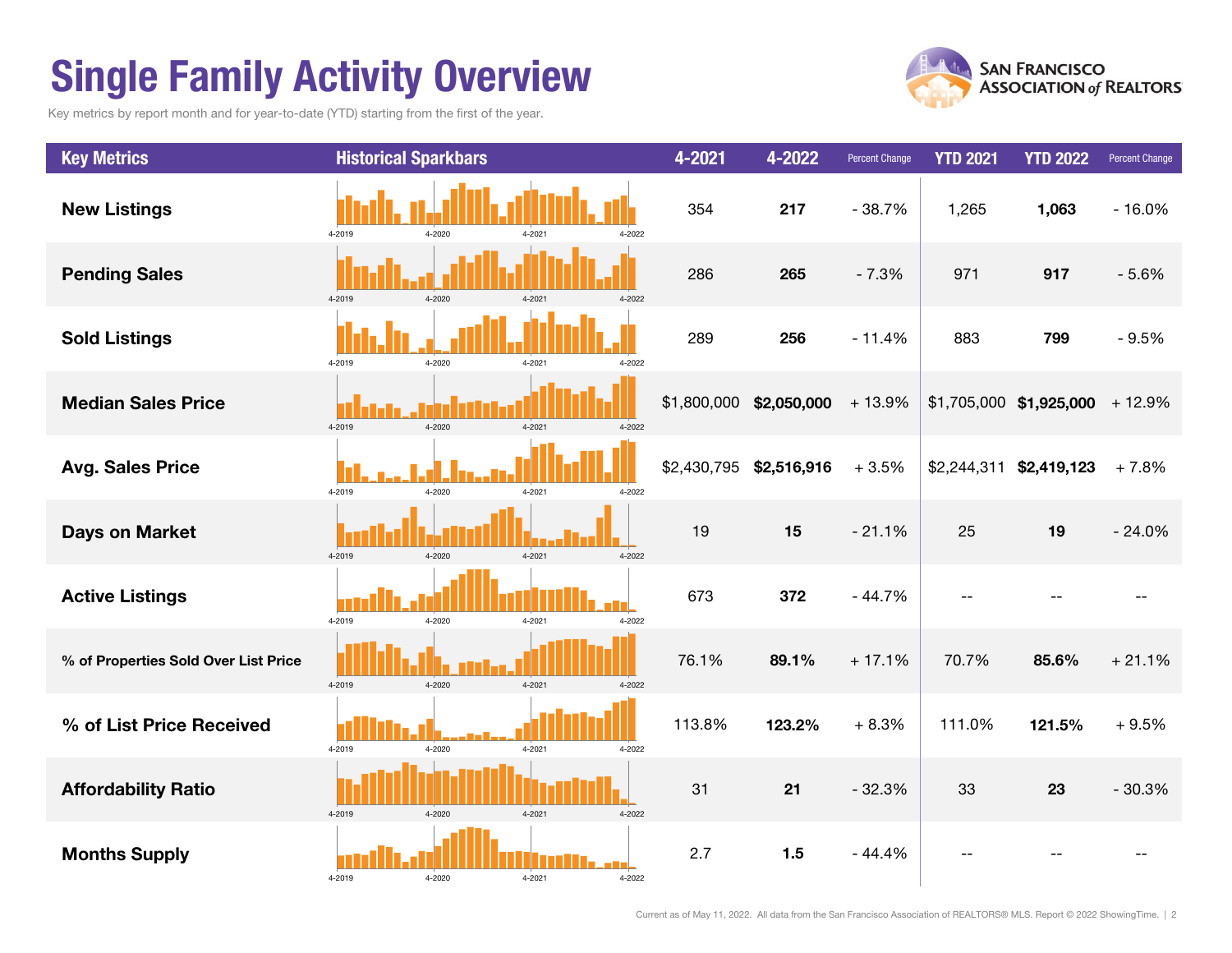# Condo/TIC/Coop Activity Overview

Key metrics by report month and for year-to-date (YTD) starting from the first of the year.



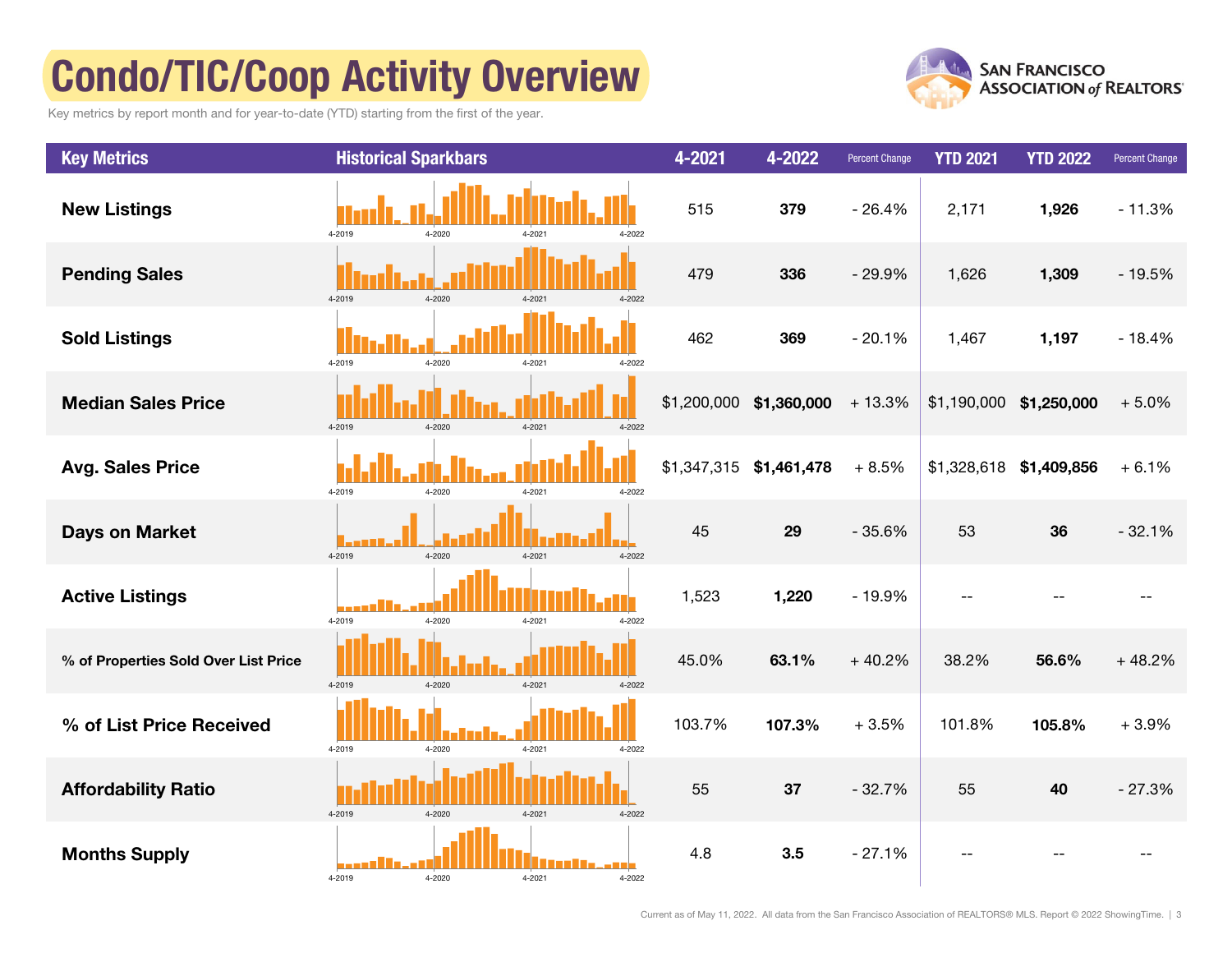### New Listings

A count of the properties that have been newly listed on the market in a given month.





### Historical New Listings by Month



Current as of May 11, 2022. All data from the San Francisco Association of REALTORS® MLS. Report © 2022 ShowingTime. | 4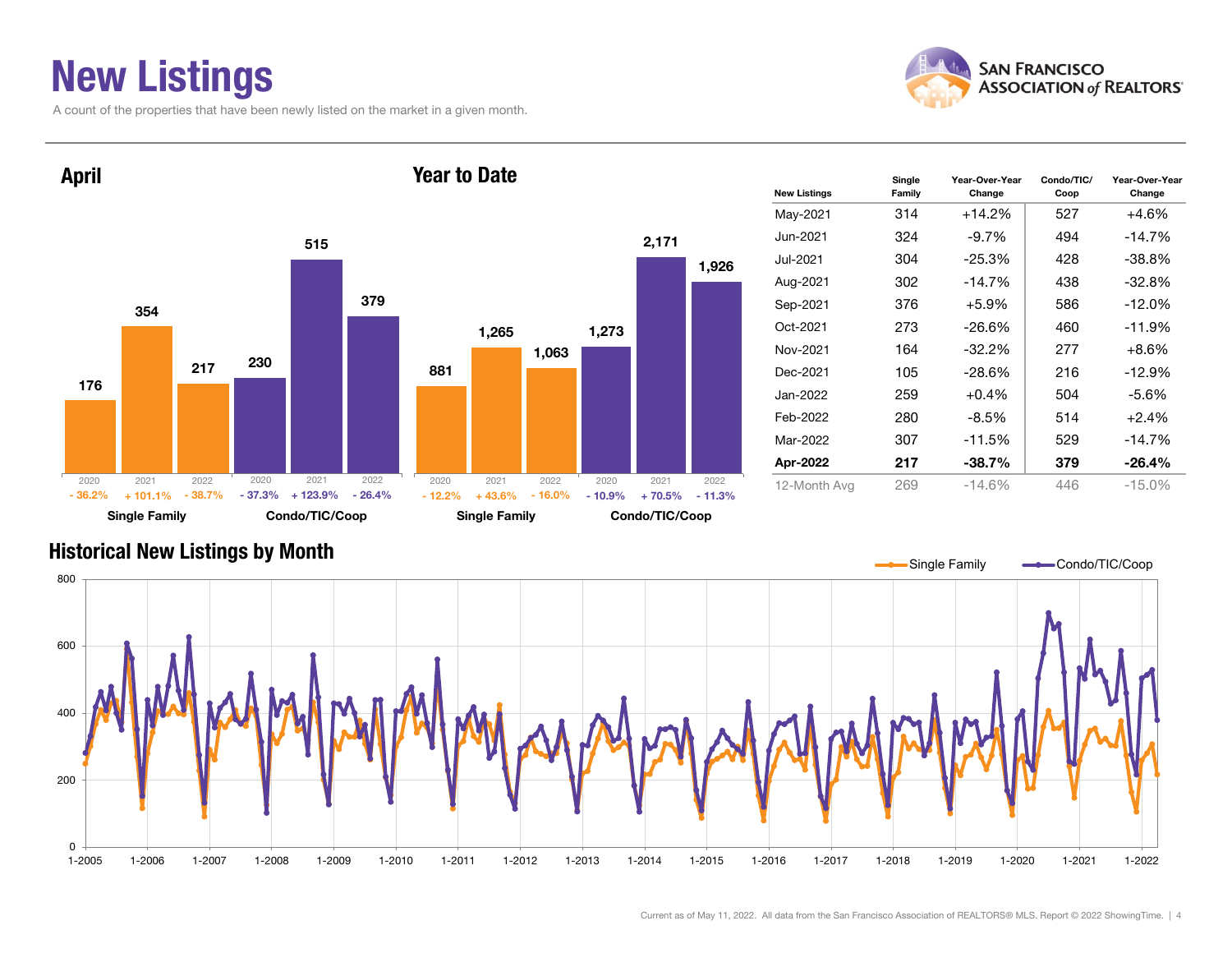### Pending Sales

A count of the properties on which offers have been accepted in a given month.





#### Historical Pending Sales by Month

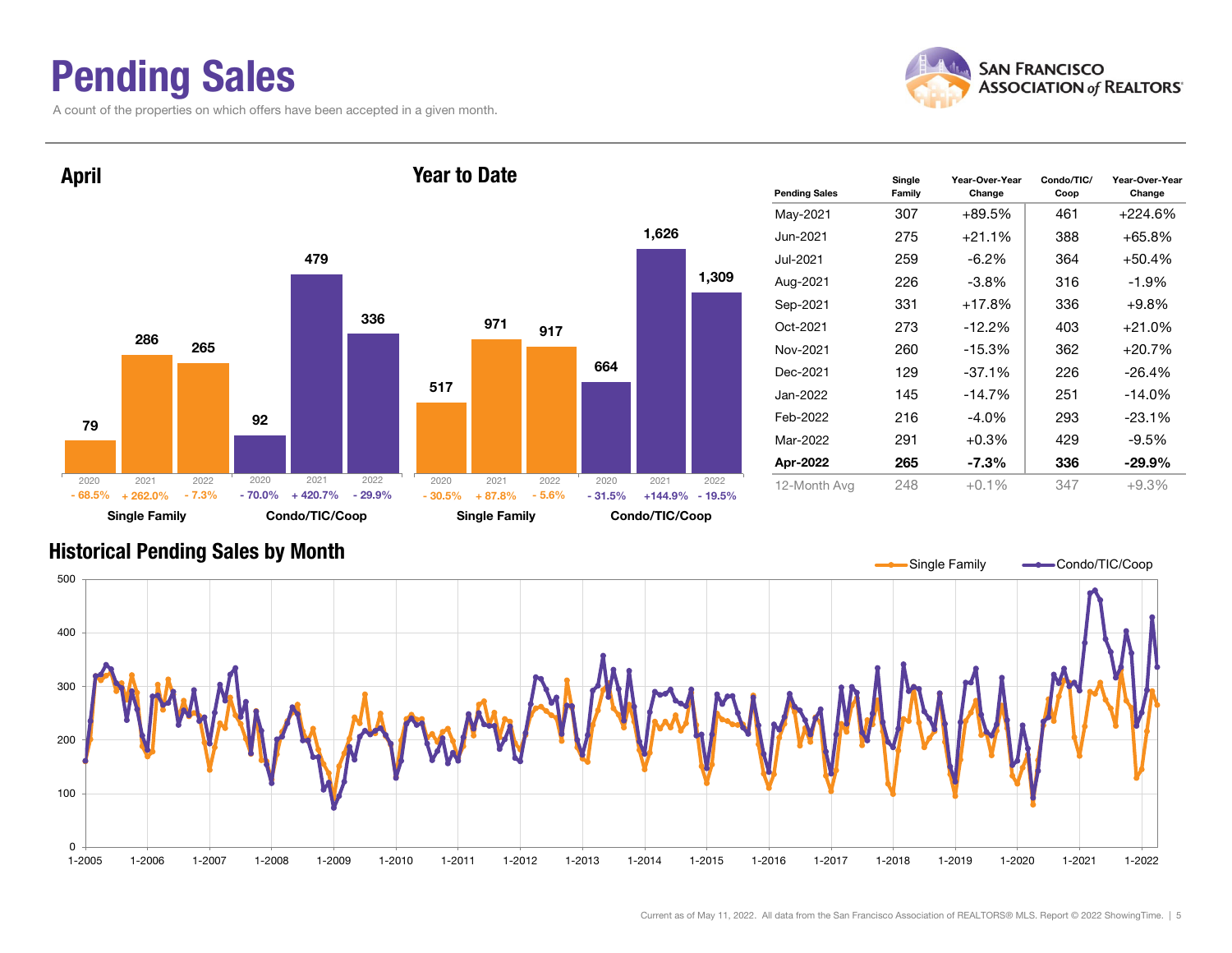### Sold Listings

A count of the actual sales that closed in a given month.



Condo/TIC/ Coop

Year-Over-Year Change



### Historical Sold Listings by Month

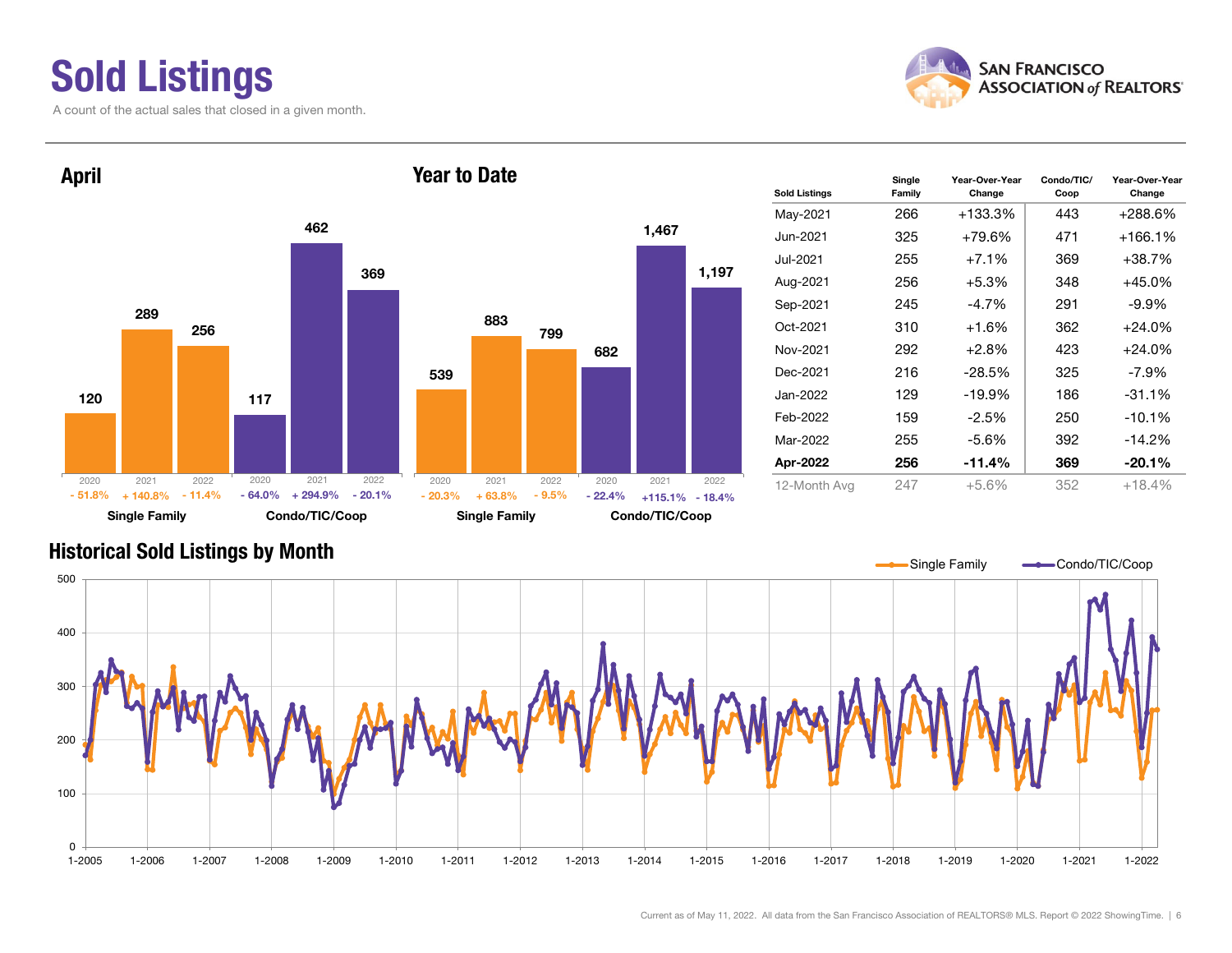### Median Sales Price

Point at which half of the sales sold for more and half sold for less, not accounting for seller concessions, in a given month.



#### \$1,605,000 \$1,275,000 \$1,800,000 \$1,200,000 \$2,050,000 \$1,360,000 Single Family Condo/TIC/Coop April \$1,570,000 \$1,220,000 \$1,190,000 \$1,250,000 \$1,705,000 \$1,925,000 Single Family Condo/TIC/Coop Year to Date2020 2021 2022 $\%$  + 12.1% + 13.9% + 4.1% - 5.9% + 13.3% + 1.9% + 8.6% + 12.9% + 3.8% - 2.5%  $-2.5\%$   $+5.0\%$ 2020 2021 2022 2020 2021 2022 2020 2021 2022 + 0.3% $+ 1.9\% + 8.6\% + 12.9\% + 3.8\%$

| <b>Median Sales Price</b> | Single<br>Family | Year-Over-Year<br>Change | Condo/TIC/<br>Coop | Year-Over-Year<br>Change |
|---------------------------|------------------|--------------------------|--------------------|--------------------------|
| May-2021                  | \$1,886,500      | $+18.8\%$                | \$1,227,000        | +12.8%                   |
| Jun-2021                  | \$1,950,000      | +12.7%                   | \$1,250,000        | $+2.0\%$                 |
| Jul-2021                  | \$1,850,000      | $+15.3%$                 | \$1,210,000        | $-4.0\%$                 |
| Aug-2021                  | \$1,847,500      | $+13.7%$                 | \$1,150,000        | $-5.0\%$                 |
| Sep-2021                  | \$1,750,000      | $+6.1%$                  | \$1,200,000        | $+2.1%$                  |
| Oct-2021                  | \$1,805,000      | $+12.5%$                 | \$1,242,500        | $+7.8%$                  |
| Nov-2021                  | \$1,884,444      | $+15.1%$                 | \$1,260,000        | $+7.5%$                  |
| Dec-2021                  | \$1,690,000      | $+9.0\%$                 | \$1,300,000        | +18.2%                   |
| Jan-2022                  | \$1,630,000      | $+3.5%$                  | \$1,070,000        | $-0.2\%$                 |
| Feb-2022                  | \$1,930,000      | +17.0%                   | \$1,227,500        | $+2.6%$                  |
| Mar-2022                  | \$2,060,000      | $+19.4%$                 | \$1,209,250        | $-1.0\%$                 |
| Apr-2022                  | \$2,050,000      | +13.9%                   | \$1,360,000        | +13.3%                   |
| 12-Month Avg*             | \$1,855,000      | $+12.4%$                 | \$1,240,000        | $+5.1\%$                 |

\* Median Sales Price for all properties from May 2021 through April 2022. This is not the average of the individual figures above.



### Historical Median Sales Price by Month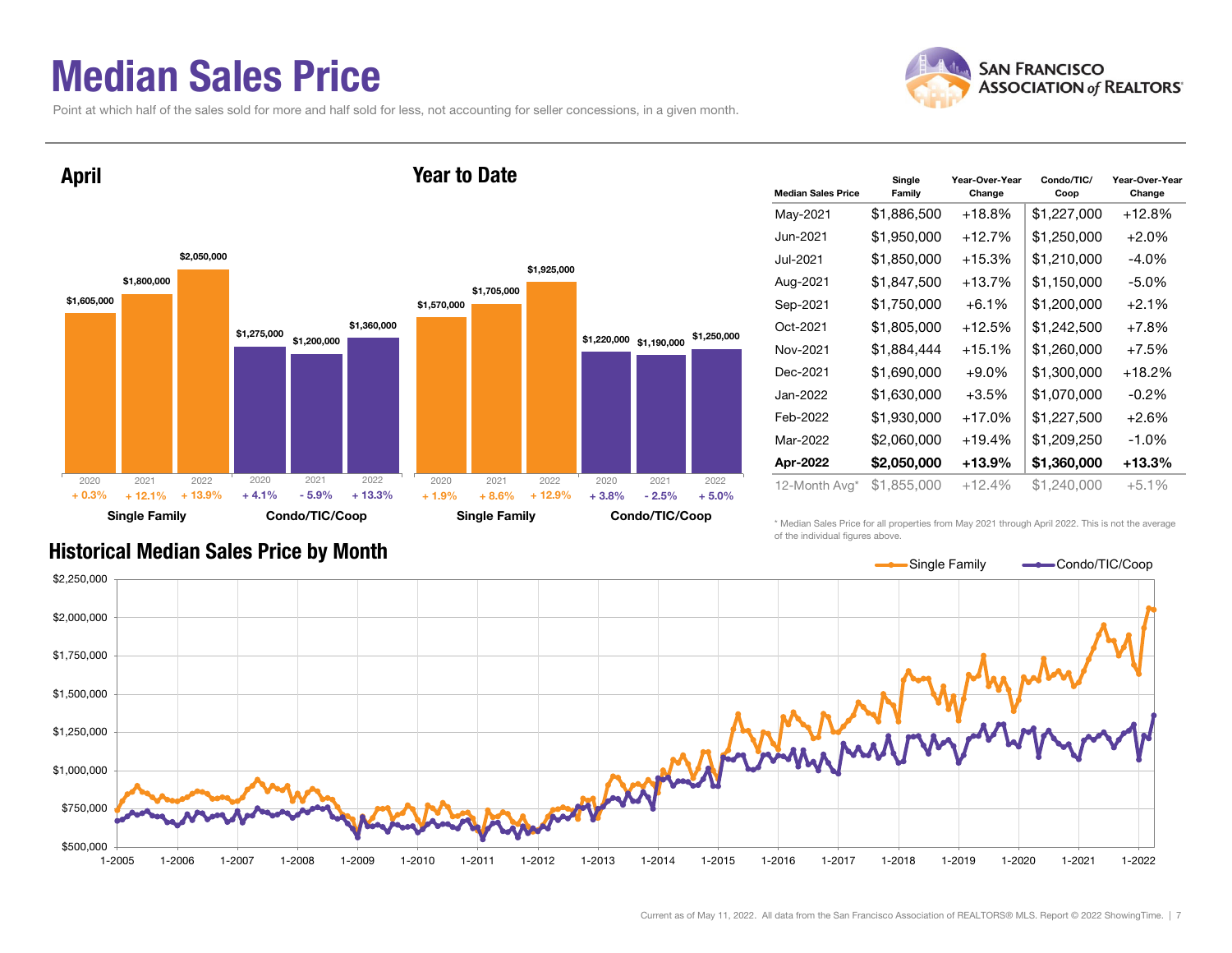### Average Sales Price

Average sales price for all closed sales, not accounting for seller concessions, in a given month.





| <b>Average Sales</b><br>Price | Single<br>Family | Year-Over-Year<br>Change | Condo/TIC/<br>Coop | Year-Over-Year<br>Change |
|-------------------------------|------------------|--------------------------|--------------------|--------------------------|
| May-2021                      | \$2,479,992      | $+32.1%$                 | \$1,379,360        | +10.2%                   |
| Jun-2021                      | \$2,504,876      | $+13.8\%$                | \$1,388,929        | $-1.9\%$                 |
| Jul-2021                      | \$2,292,230      | +13.8%                   | \$1,357,053        | $-2.9\%$                 |
| Aug-2021                      | \$2,128,296      | $+7.1%$                  | \$1,425,053        | $+7.4%$                  |
| Sep-2021                      | \$2,165,489      | $+14.2%$                 | \$1,330,272        | $+1.9%$                  |
| Oct-2021                      | \$2,359,157      | $+23.7%$                 | \$1,456,361        | +16.3%                   |
| Nov-2021                      | \$2,359,312      | $+15.9%$                 | \$1,539,719        | $+21.1%$                 |
| Dec-2021                      | \$2,365,749      | +17.5%                   | \$1,488,734        | +16.1%                   |
| Jan-2022.                     | \$1,977,367      | $+1.6%$                  | \$1,311,263        | $+8.3\%$                 |
| Feb-2022                      | \$2,417,245      | $+7.1\%$                 | \$1,398,389        | $+4.0\%$                 |
| Mar-2022                      | \$2,545,596      | $+14.9%$                 | \$1,415,356        | $+3.4\%$                 |
| Apr-2022                      | \$2,516,916      | +3.5%                    | \$1.461.478        | $+8.5%$                  |
| 12-Month Avg*                 | \$2,360,934      | $+14.0\%$                | \$1.418.530        | $+7.7%$                  |

\* Avg. Sales Price for all properties from May 2021 through April 2022. This is not the average of the individual figures above.



### Historical Average Sales Price by Month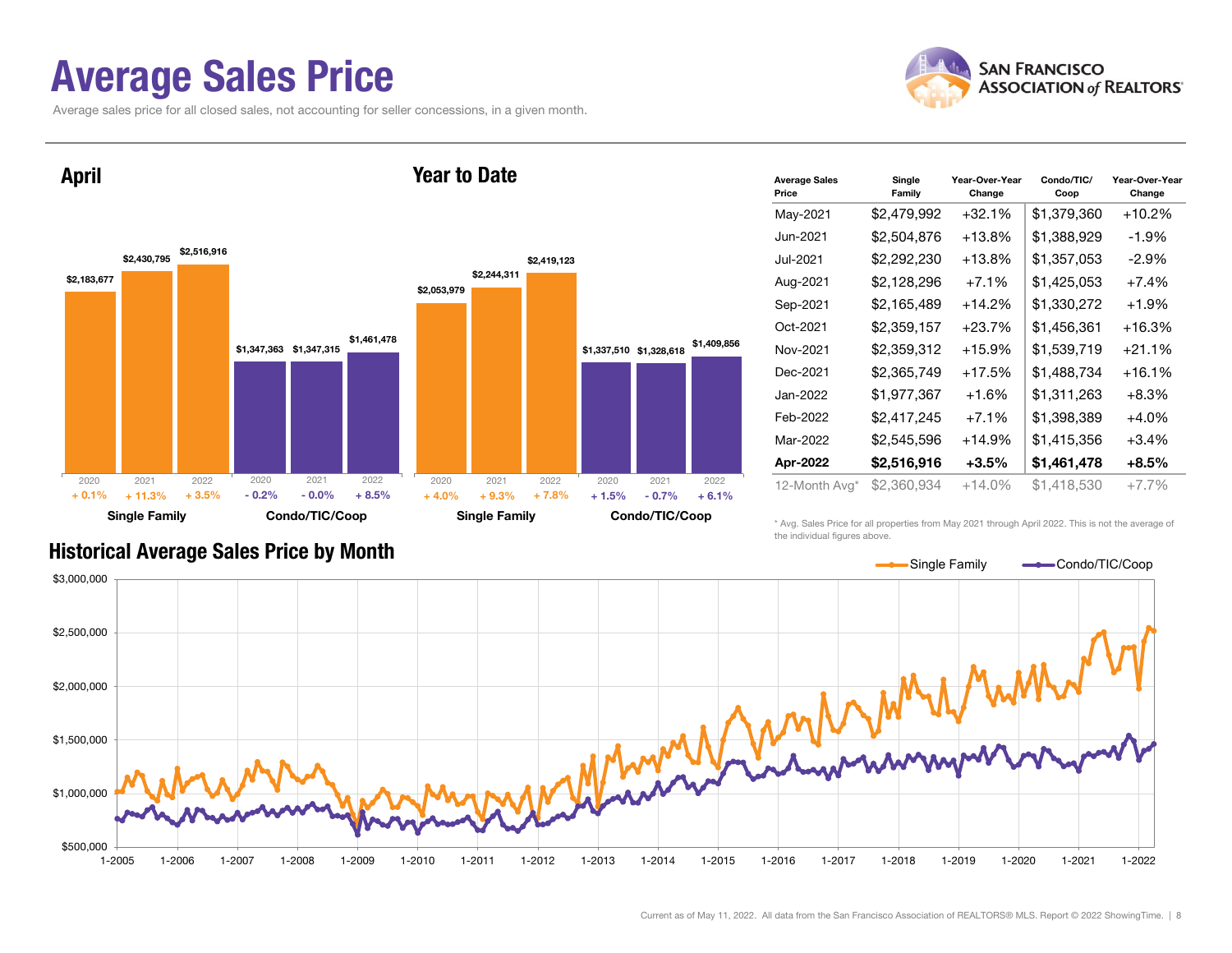### Days on Market Until Sale

Average number of days between when a property is listed and when an offer is accepted in a given month.





| Days on Market<br><b>Until Sale</b> | Single<br>Family | Year-Over-Year<br>Change | Condo/TIC/<br>Coop | Year-Over-Year<br>Change |
|-------------------------------------|------------------|--------------------------|--------------------|--------------------------|
| May-2021                            | 18               | $-25.0\%$                | 36                 | $-10.0\%$                |
| Jun-2021                            | 17               | $-34.6%$                 | 35                 | $+2.9\%$                 |
| Jul-2021                            | 18               | $-28.0\%$                | 40                 | $+5.3%$                  |
| Aug-2021                            | 24               | $0.0\%$                  | 40                 | $0.0\%$                  |
| Sep-2021                            | 22               | $-12.0\%$                | 37                 | $-17.8%$                 |
| Oct-2021                            | 19               | $-29.6%$                 | 34                 | $-17.1%$                 |
| Nov-2021                            | 20               | $-39.4%$                 | 40                 | $-20.0\%$                |
| Dec-2021                            | 30               | $-14.3%$                 | 45                 | $-27.4%$                 |
| Jan-2022.                           | 37               | $+2.8%$                  | 62                 | $-11.4%$                 |
| Feb-2022                            | 19               | -36.7%                   | 33                 | -46.8%                   |
| Mar-2022                            | 15               | $-34.8%$                 | 32                 | $-28.9%$                 |
| Apr-2022                            | 15               | $-21.1%$                 | 29                 | -35.6%                   |
| 12-Month Avg*                       | 20               | $-25.0%$                 | 38                 | $-22.1%$                 |

\* Days on Market for all properties from May 2021 through April 2022. This is not the average of the individual figures above.



#### Historical Days on Market Until Sale by Month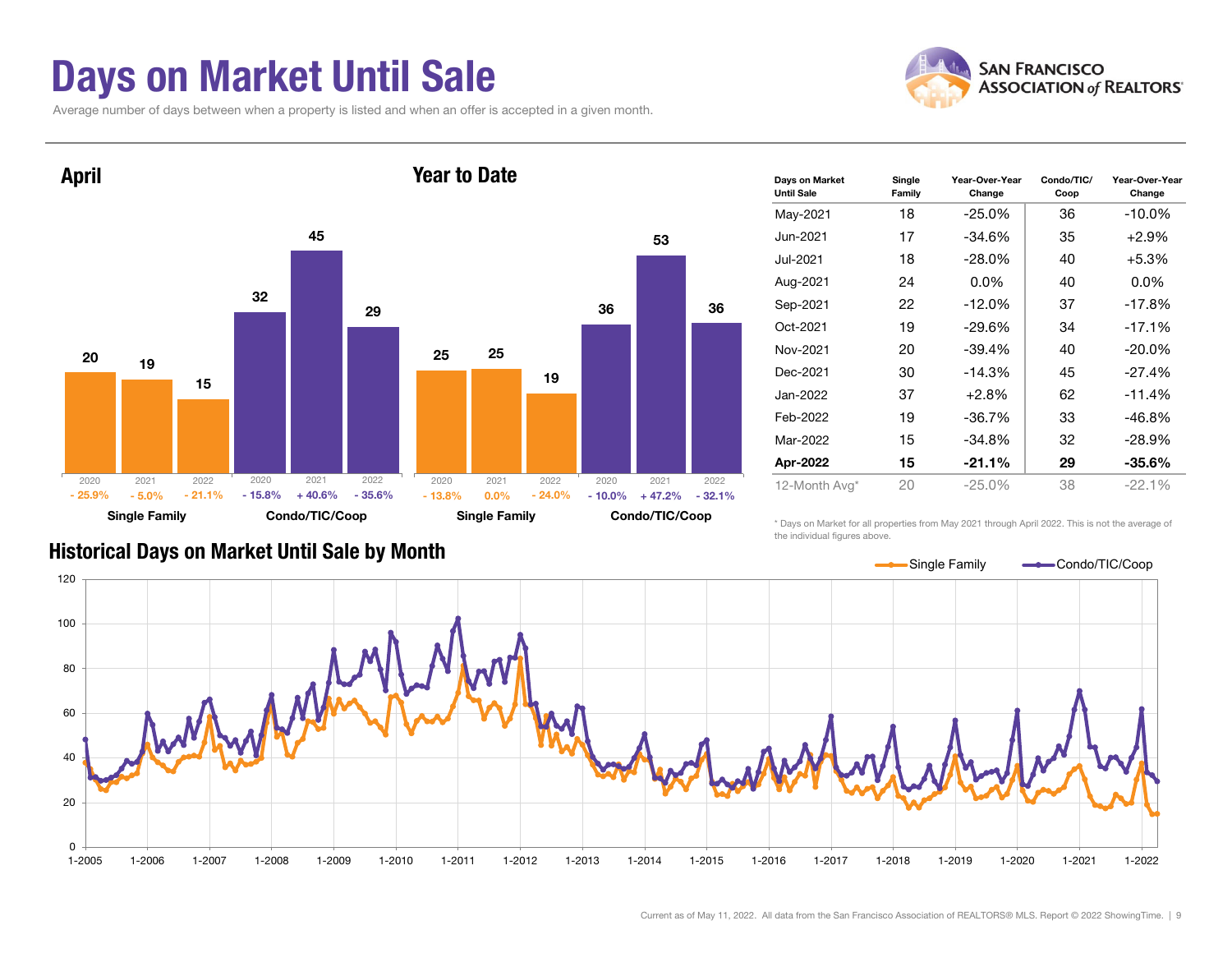### Inventory of Active Listings

The number of properties available for sale in active status at the end of a given month.





#### Historical Inventory of Active Listings by Month

the individual figures above.

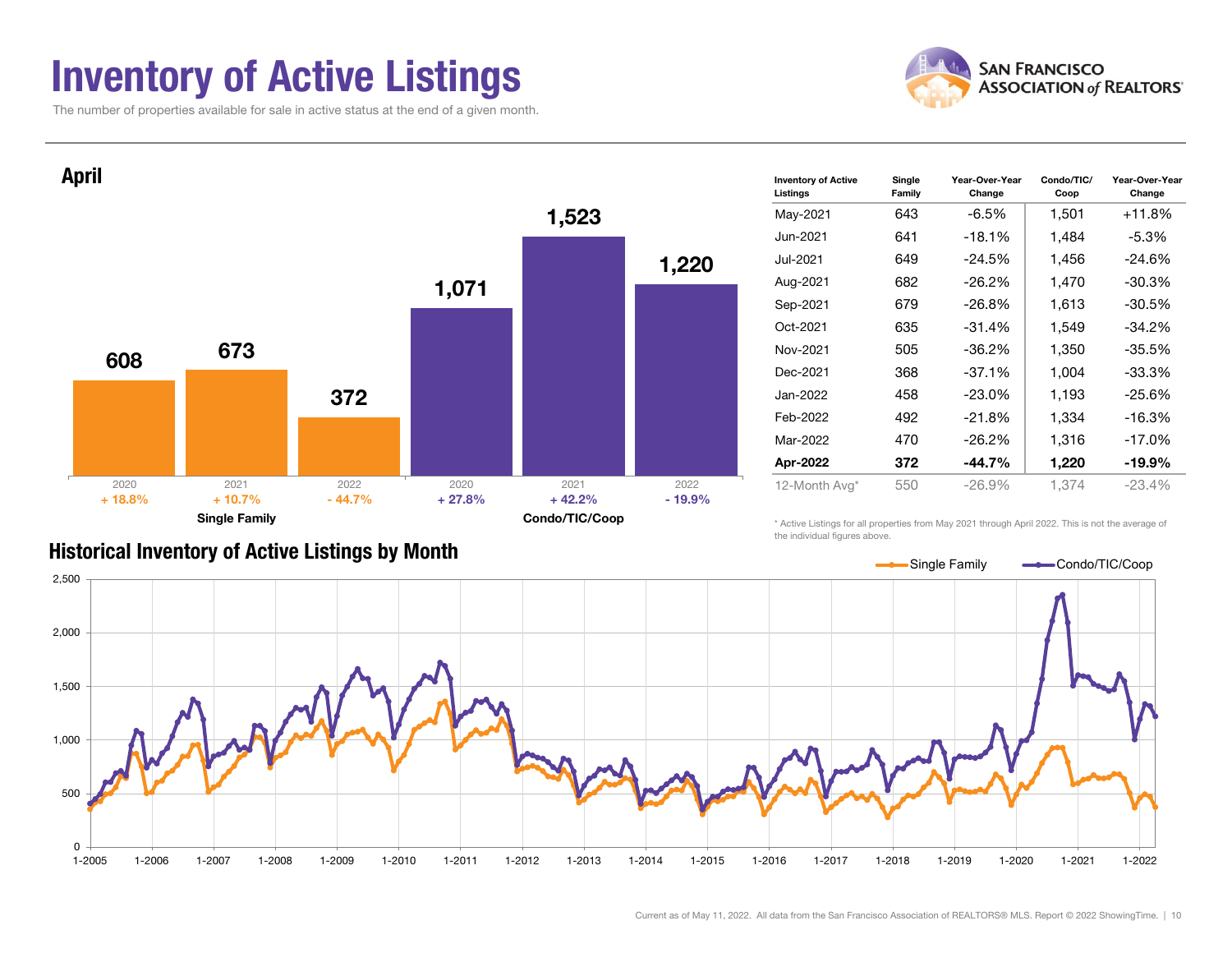### % of Properties Sold Over List Price



Percentage found when dividing the number of properties sold by properties sold over its original list price, not accounting for seller concessions.



| % of Properties<br><b>Sold Over List Price</b> | Single<br>Family | Year-Over-Year<br>Change | Condo/TIC/<br>Coop | Year-Over-Year<br>Change |
|------------------------------------------------|------------------|--------------------------|--------------------|--------------------------|
| May-2021                                       | 79.7%            | $+26.1%$                 | 53.5%              | $+27.1%$                 |
| Jun-2021                                       | 82.5%            | $+49.5%$                 | 54.4%              | $+74.9%$                 |
| Jul-2021                                       | 83.5%            | $+29.1%$                 | 55.6%              | $+25.2%$                 |
| Aug-2021                                       | 84.4%            | $+28.3%$                 | 54.6%              | +59.6%                   |
| Sep-2021                                       | 84.5%            | $+30.0\%$                | 54.6%              | $+58.7%$                 |
| Oct-2021                                       | 84.5%            | $+25.2%$                 | 61.0%              | $+42.5%$                 |
| Nov-2021                                       | 79.8%            | $+29.5%$                 | 55.6%              | $+69.5%$                 |
| Dec-2021                                       | 78.7%            | $+25.1%$                 | 46.5%              | $+62.6%$                 |
| Jan-2022                                       | 76.0%            | $+31.5%$                 | 38.7%              | $+76.7%$                 |
| Feb-2022                                       | 86.8%            | $+27.5%$                 | 58.4%              | $+65.4%$                 |
| Mar-2022                                       | 86.3%            | $+16.5%$                 | 57.9%              | $+35.0%$                 |
| Apr-2022                                       | 89.1%            | $+17.1%$                 | 63.1%              | $+40.2%$                 |
| 12-Month Avg                                   | 83.2%            | $+26.3%$                 | 55.1%              | $+50.1%$                 |

### Historical % of Properties Sold Over List Price by Month

\* % of Properties Sold Over List Price for all properties from May 2021 through April 2022. This is not the average of the individual figures above.

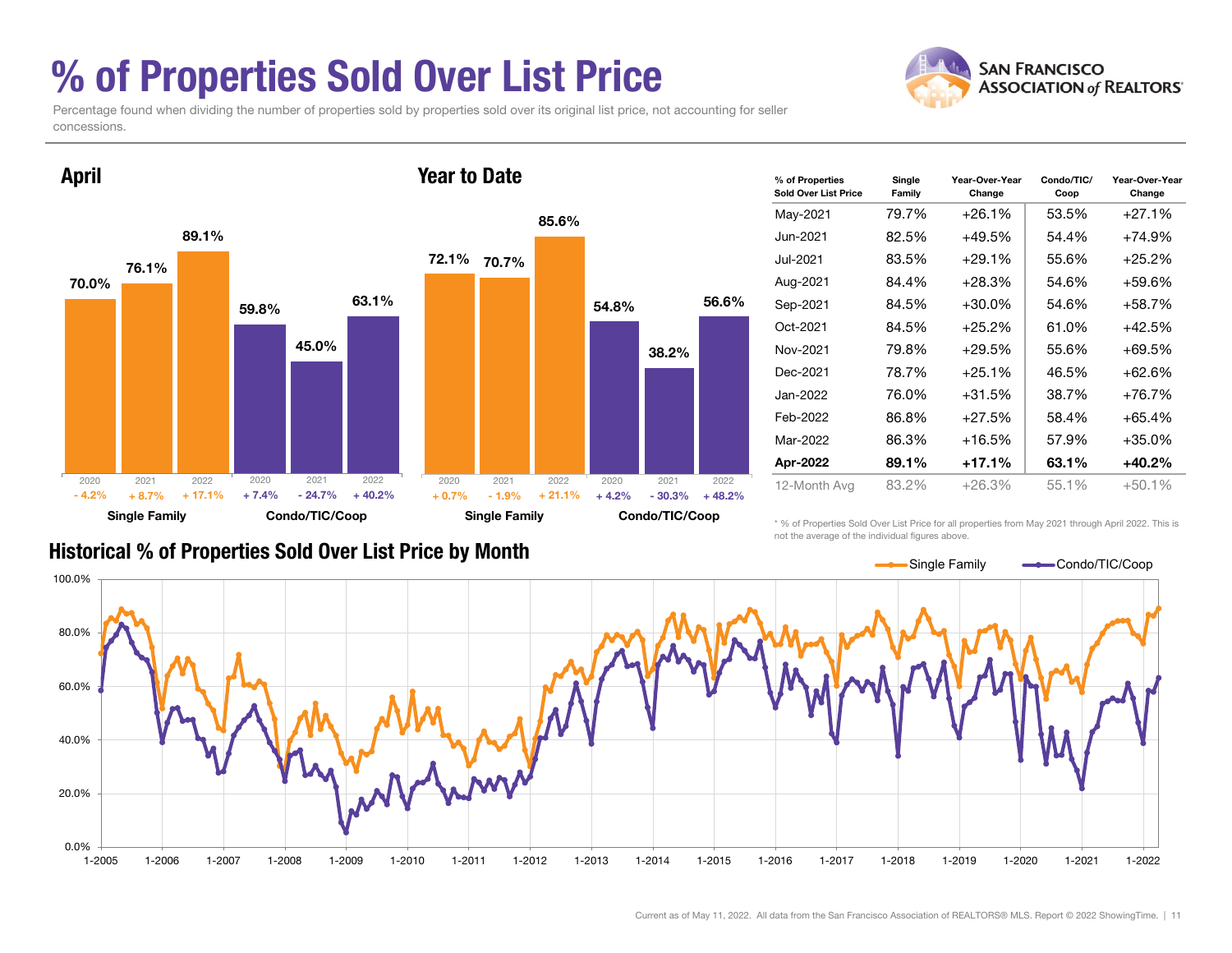### % of List Price Received



Percentage found when dividing a property's sales price by its most recent list price, then taking the average for all properties sold in a given month, not accounting for seller concessions.



| % of List Price<br>Received | Single<br>Family | Year-Over-Year<br>Change | Condo/TIC/<br>Coop | Year-Over-Year<br>Change |
|-----------------------------|------------------|--------------------------|--------------------|--------------------------|
| May-2021                    | 116.8%           | $+10.4%$                 | 105.2%             | $+4.8%$                  |
| Jun-2021                    | 116.3%           | $+10.1%$                 | 105.3%             | $+5.4%$                  |
| Jul-2021                    | 118.5%           | $+11.8%$                 | 104.8%             | $+3.8%$                  |
| Aug-2021                    | 116.1%           | $+8.0\%$                 | 104.3%             | $+3.9%$                  |
| Sep-2021                    | 116.3%           | $+8.9\%$                 | 105.0%             | $+4.8%$                  |
| Oct-2021                    | 117.0%           | $+8.2%$                  | 105.6%             | $+4.2%$                  |
| Nov-2021                    | 115.0%           | $+8.5\%$                 | 104.6%             | $+4.4%$                  |
| Dec-2021                    | 114.3%           | $+7.8%$                  | 103.5%             | $+4.2%$                  |
| Jan-2022                    | 117.7%           | $+11.8%$                 | 101.1%             | $+2.4%$                  |
| Feb-2022                    | 121.2%           | $+10.5%$                 | 106.1%             | $+5.4%$                  |
| Mar-2022                    | 122.1%           | $+8.8\%$                 | 106.4%             | $+3.9%$                  |
| Apr-2022                    | 123.2%           | $+8.3%$                  | 107.3%             | $+3.5%$                  |
| 12-Month Avg*               | 117.7%           | $+9.0%$                  | 105.1%             | $+4.1%$                  |

\* % of List Price Received for all properties from May 2021 through April 2022. This is not the average of the individual figures above.



### Historical % of List Price Received by Month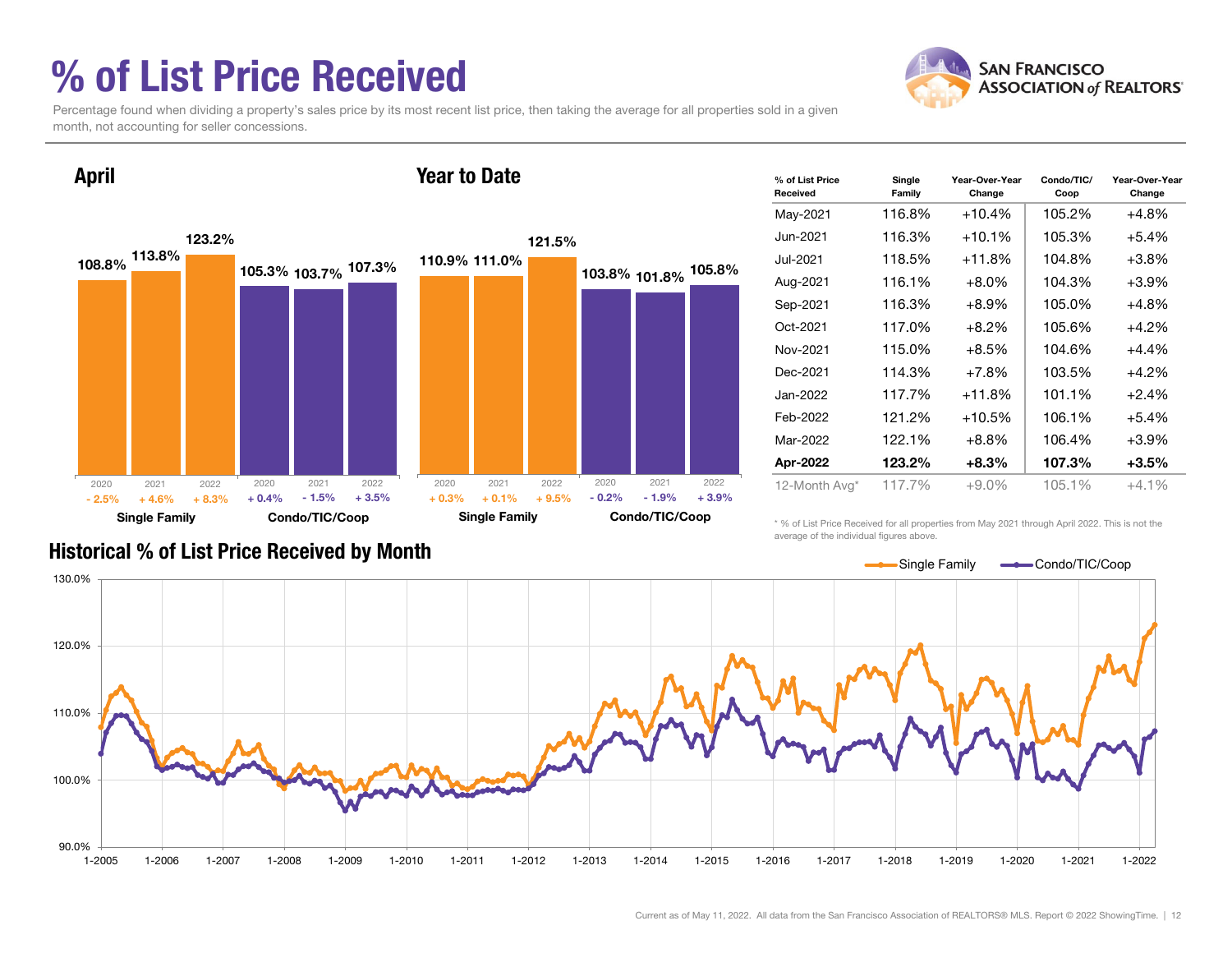# Housing Affordability Ratio



This index measures housing affordability for the region. For example, an index of 120 means the median household income is 120% of what is necessary to qualify for the median-priced home under prevailing interest rates. A higher number means greater affordability.





| Housing<br><b>Affordability Ratio</b> | Single<br>Family | Year-Over-Year<br>Change | Condo/TIC/<br>Coop | Year-Over-Year<br>Change |
|---------------------------------------|------------------|--------------------------|--------------------|--------------------------|
| May-2021                              | 30               | $-14.3%$                 | 54                 | -8.5%                    |
| Jun-2021                              | 28               | $-12.5%$                 | 52                 | $-3.7\%$                 |
| Jul-2021                              | 30               | $-14.3%$                 | 54                 | $+1.9%$                  |
| Aug-2021                              | 30               | $-14.3%$                 | 57                 | $+1.8%$                  |
| Sep-2021                              | 32               | $-8.6\%$                 | 55                 | $-3.5%$                  |
| Oct-2021                              | 31               | $-13.9%$                 | 53                 | $-10.2%$                 |
| Nov-2021                              | 30               | $-14.3%$                 | 54                 | $-8.5%$                  |
| Dec-2021                              | 32               | $-13.5%$                 | 49                 | $-21.0%$                 |
| Jan-2022                              | 32               | $-11.1%$                 | 57                 | $-9.5%$                  |
| Feb-2022                              | 27               | $-18.2%$                 | 49                 | $-7.5\%$                 |
| Mar-2022                              | 23               | $-28.1%$                 | 45                 | $-13.5%$                 |
| Apr-2022                              | 21               | $-32.3%$                 | 37                 | $-32.7%$                 |
| 12-Month Avg*                         | 29               | -38.8%                   | 51                 | $-35.0%$                 |

\* Affordability Ratio for all properties from May 2021 through April 2022. This is not the average of the individual figures above.



#### Current as of May 11, 2022. All data from the San Francisco Association of REALTORS® MLS. Report © 2022 ShowingTime. | 13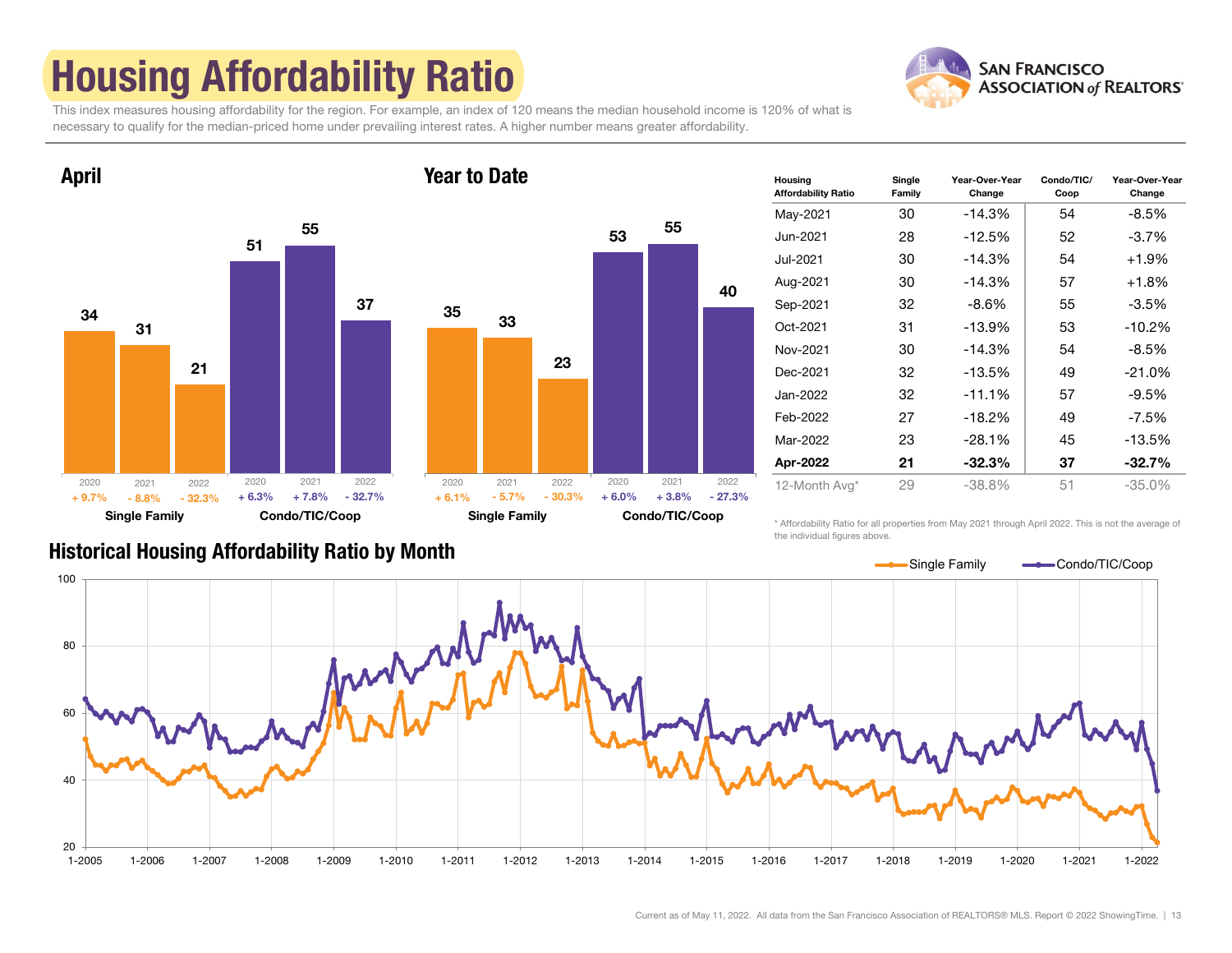### Months Supply of Inventory



The inventory of homes for sale at the end of a given month, divided by the average monthly pending sales from the last 12 months.



#### Historical Months Supply of Inventory by Month

\* Months Supply for all properties from May 2021 through April 2022. This is not the average of the individual figures above.

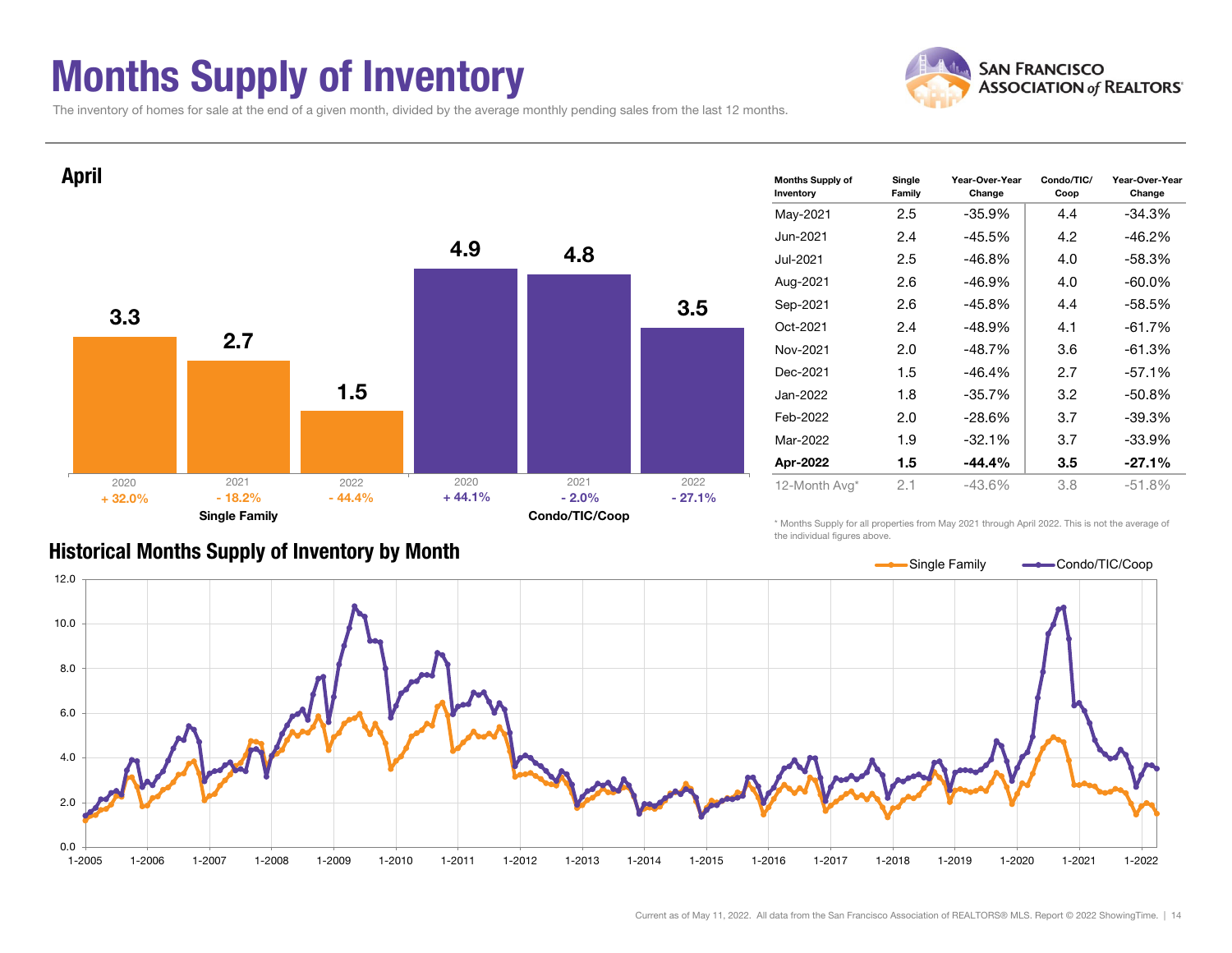### All Properties Activity Overview

Key metrics by report month and for year-to-date (YTD) starting from the first of the year.